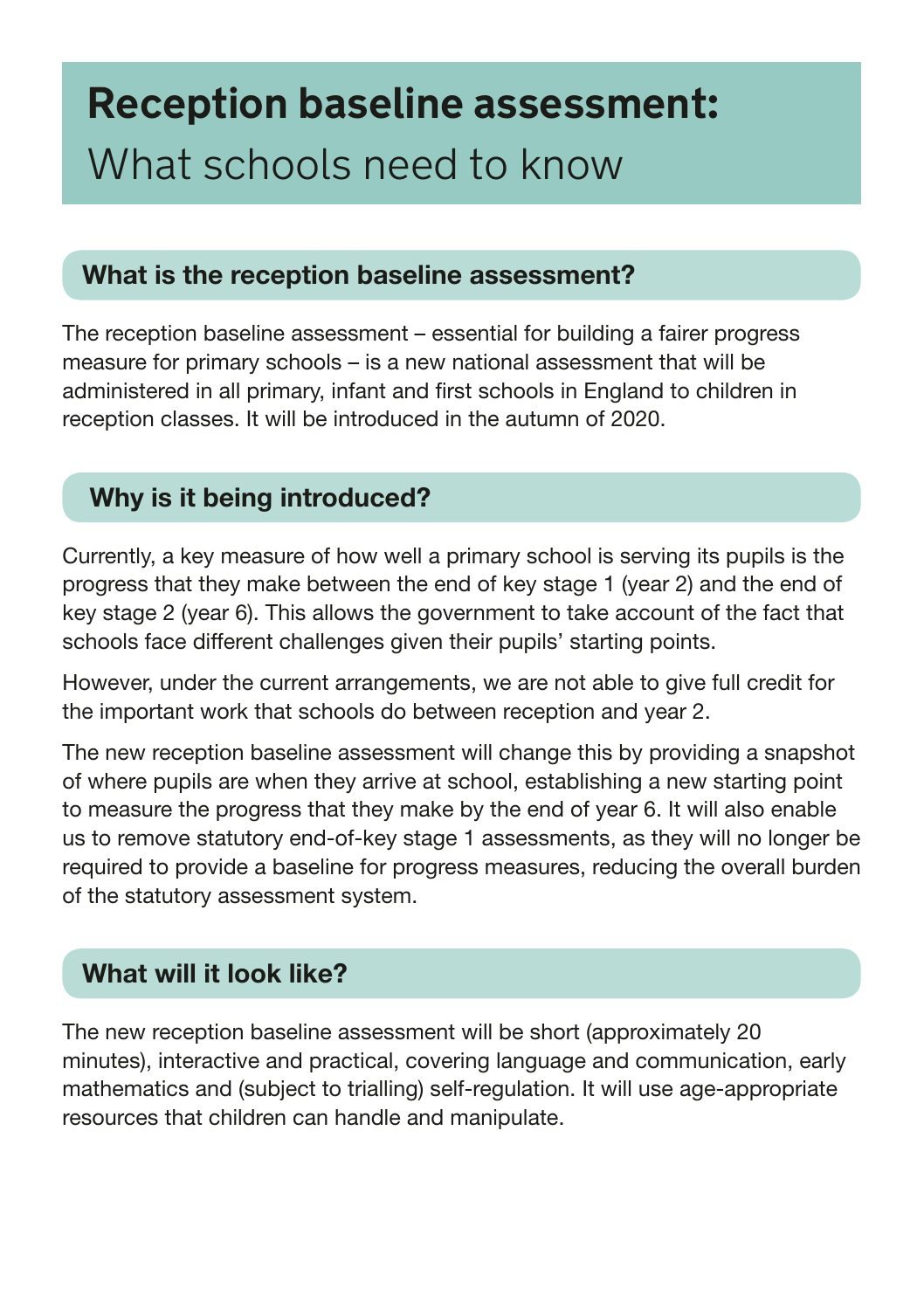The assessment will refect familiar foundation-stage practice and encourage positive interaction between the teacher/teaching assistant and the pupil. There will be no need for children to prepare for the baseline assessment, either in a pre-school setting, or at home, and in most cases pupils should not be aware that they are being assessed.

The introduction of the reception baseline assessment should not replace the good practice of schools liaising with early years settings to gather and share information on the children starting reception.

The intention is that the assessment will be inclusive and accessible to the vast majority of children as they join school in reception. Most children with special educational needs or disability (SEND) or English as an additional language (EAL) will be able to take part in the assessment.

Accompanying materials and detailed guidance will be developed through the pilot period and made available to schools in due course. Teachers, or teaching assistants, will be able to administer the assessment in normal teaching time, recording the outcomes digitally. It should sit alongside the important activity that takes place during the first term of reception.

#### How will the results of the reception baseline assessment be used?

Children will not 'pass' or 'fail' the assessment; it will provide a snapshot of where they are when they start school in the reception year. The results of the assessment will not be used by government to track or label individual pupils, or to judge the performance of early years settings.

We will use the data from the assessment to create a baseline for school-level progress measures for primary schools. This will show the progress children make from reception until the end of key stage 2 in year 6. We will publish these new measures for the frst time in the summer of 2027, when the children who enter reception in autumn 2020 take the key stage 2 tests at the end of year 6.

As we develop and trial the baseline assessment, we will explore whether any information it produces should be shared with schools and parents.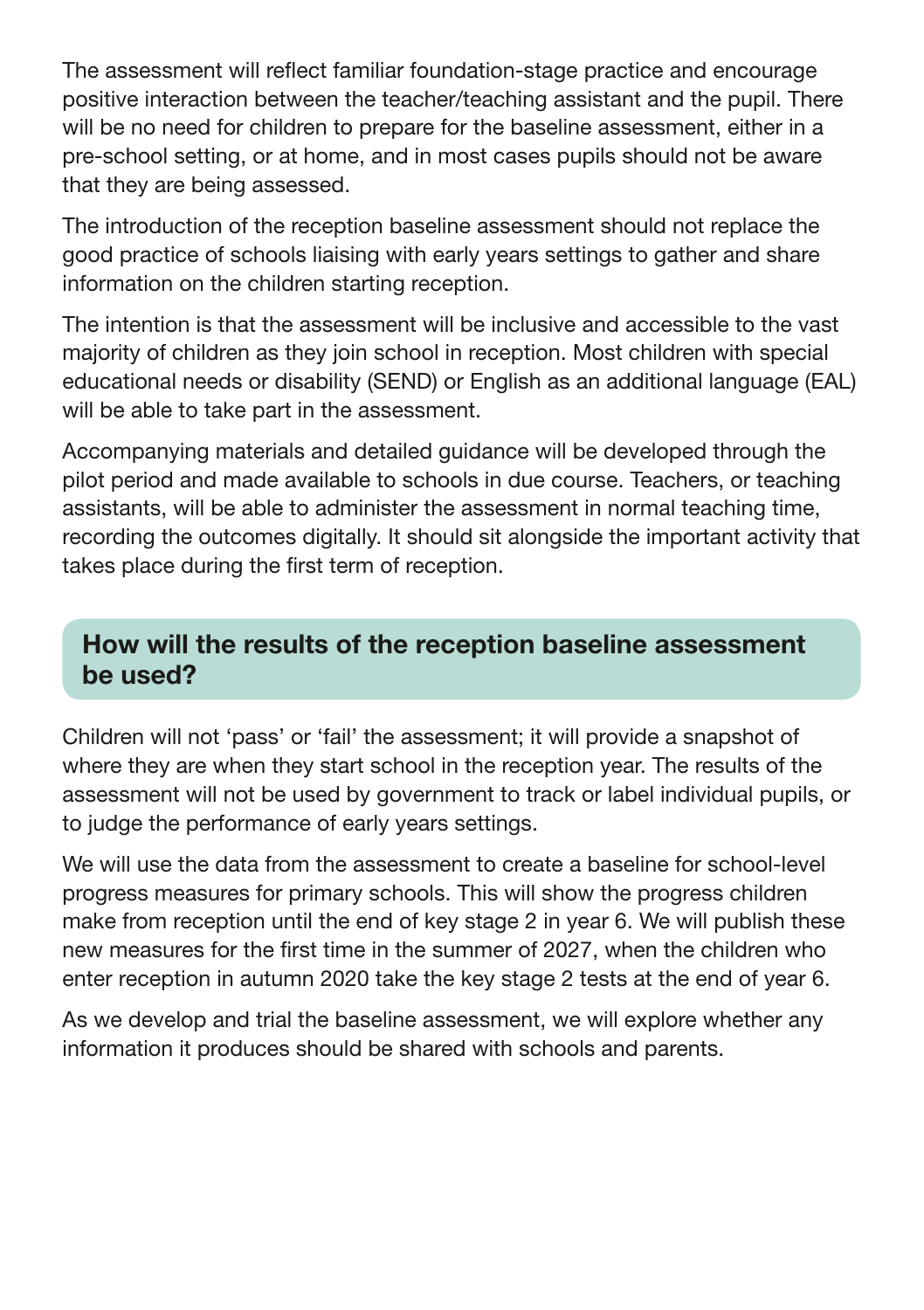#### The assessment development process

The National Foundation for Educational Research (NFER) is working with us to develop and deliver the new assessment. This includes trialling, piloting and the first 2 years of statutory delivery.

NFER has been developing assessments for over 70 years, used by teachers, schools and government departments. They will work with early years practitioners, schools and other education experts to develop the new assessment.

All aspects of the assessment development will be informed by an extensive evidence base of early years research. NFER will collect more evidence during the trial and pilot phases to ensure that the baseline assessment is robust. NFER will also make sure that the data collected is valid and reliable for the purposes of creating a value-added progress measure.

| <b>Timeline for development</b> |                                                                   |
|---------------------------------|-------------------------------------------------------------------|
| April 2018 to August 2019       | Developing and trialling<br>the baseline assessment               |
| 2019 to 2020 academic year      | National pilot                                                    |
| 2020 to 2021 academic year      | Rolled out to all schools in England<br>as a statutory assessment |

We will be inviting a sample of schools to take part in trialling the new assessment this autumn and all schools with reception classes will be invited to take part in the national pilot of the assessment, which will take place during the 2019/2020 academic year.